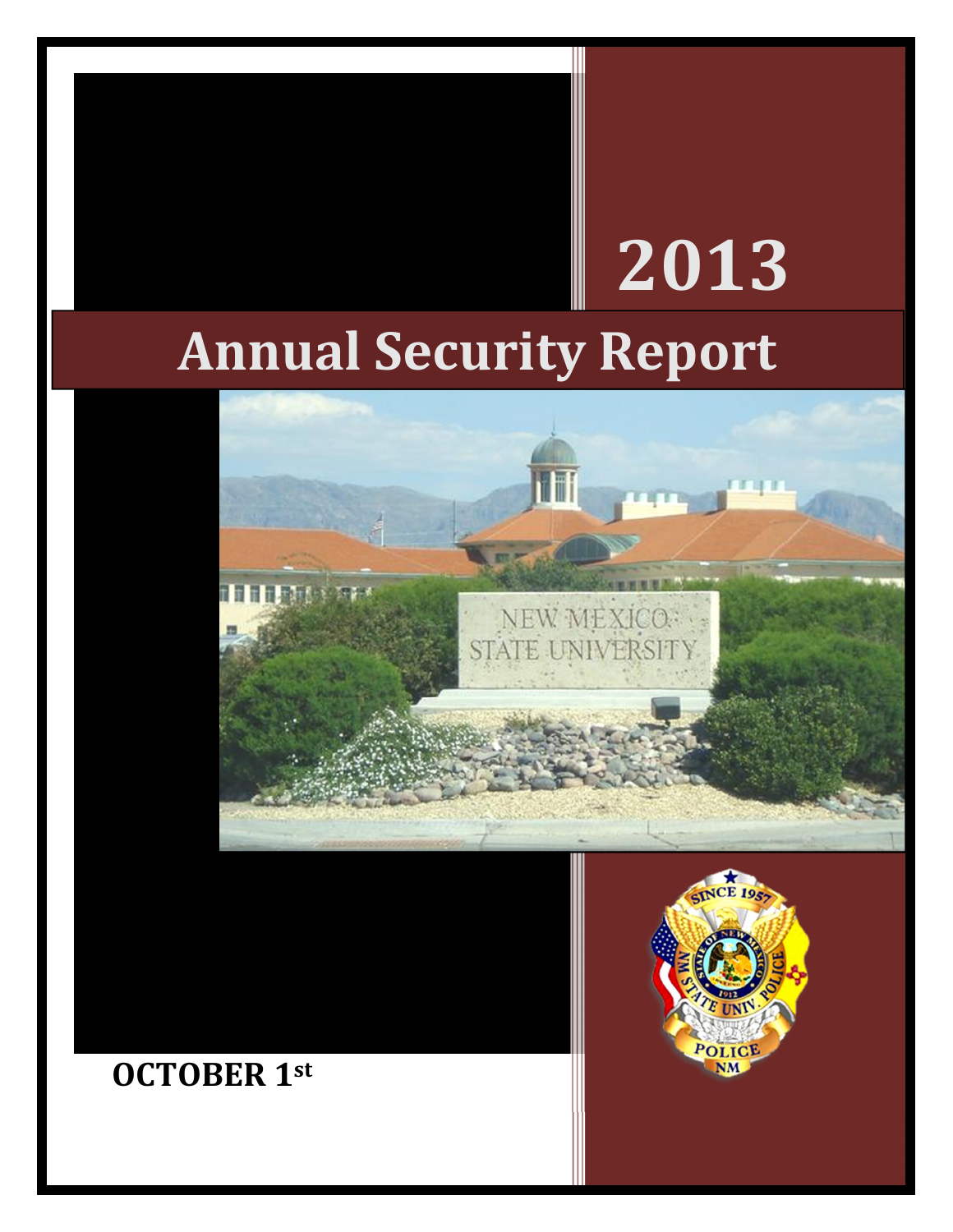#### **INTRODUCTION**

This report contains information regarding safety and security programs, policies, and procedures in place at New Mexico State University's Las Cruces campus and the Doña Ana Community College's main campus. It complies with the requirements established by 20 USC 1092, also known as the Jeanne Clery Disclosure of Campus Security Policy and Campus Crime Statistics Act. Select crime statistics from 2010 through 2012 required by this Act are included, but a more comprehensive listing of crime and traffic crash statistics from 1989 through 2012 is available on-line at www.nmsupolice.com. The NMSU Police Department is the agency with primary responsibility for the collection of data for this report, though it relies on other departments and agencies for assistance.

#### **ABOUT THE UNIVERSITY**

The NMSU Las Cruces campus is the home of over 23,000 students, faculty, staff, and residents during the school year. The Doña Ana Community College's main campus is located on the Las Cruces campus and contains over 9,000 additional students, faculty, and staff in its system. These combine to make NMSU the equivalent of the  $9<sup>th</sup>$  largest city in New Mexico.

Actually located outside the city limits of Las Cruces, NMSU is the largest land-grant university in the nation in terms of size, thanks in part to the Chihuahuan Desert Rangeland Research Facility, better known as the College Ranch, and a host of other facilities and campuses throughout the county. These include the Leyendecker Research Facility, the Fabian Garcia Horticulture Center, and the Horse Farm, as well as DACC's East Mesa Campus, Gadsden Campus, Santa Teresa Campus, and Workforce Development Center. All totaled, there are over 105 square miles of "campus" in Doña Ana County alone.

#### **PUBLIC SAFETY AGENCIES AT NMSU**

In 1957, the university determined there was a need for its own police department. Since its inception over half a century ago, the **NMSU Police Department** has grown to become a highly trained and capable department that provides patrol, criminal investigation, and emergency dispatching services for the university. While most efforts are focused at the Las Cruces campus, the department also assists the other facilities around the state in preparedness activities, crime prevention programs, and special criminal investigations. The department has enforcement authority on all property controlled by the Board of Regents throughout the state, as well as concurrent jurisdiction in some neighboring areas under mutual aide agreements.

All police officers are highly trained, certified, and have full arrest powers. In addition, a number have specialized training and work with other agencies in the region. Some are nationally certified handlers of explosives detection dogs, while others participate on regional response teams that investigate special crimes, as well as statewide task forces with a variety of state and federal agencies. All of this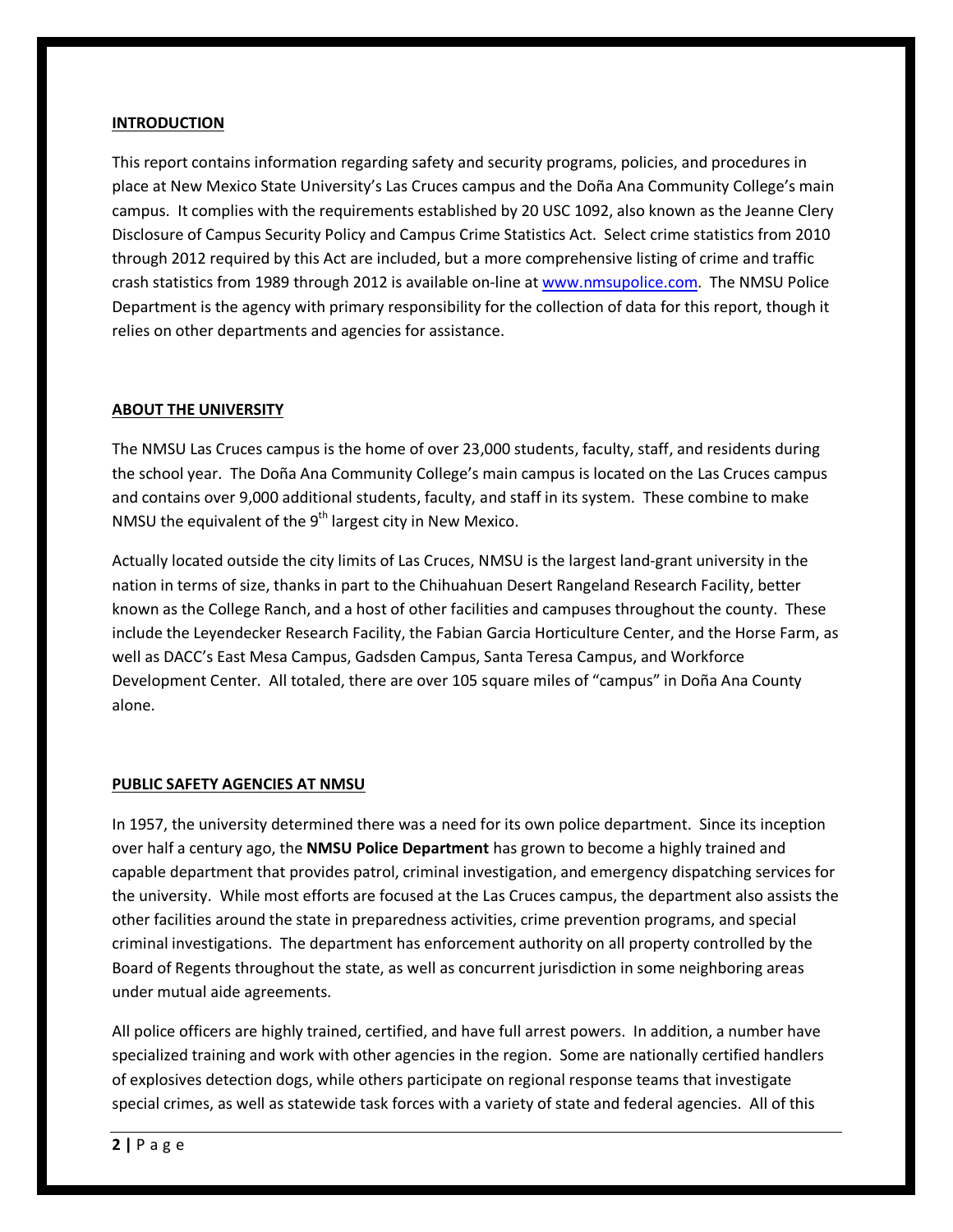means the officers working on campus bring back a wealth of information and experience that are used to help ensure the university is on the cutting edge of safety and preparedness

All dispatchers working in the university's **Emergency Dispatch Center** are also fully trained and certified by the state. They answer the 911 calls coming into the center from campus, and dispatch police, fire, and emergency medical services. In addition, the dispatchers assist the greater community by helping the other public safety dispatch centers during times of crisis. From working on-scene in Hatch, NM during floods in 2006 to providing communications at Spaceport America for the fly-in of Spaceship One during the Keys to Excellence event in 2011, and a variety of other events in between, the NMSU dispatchers have demonstrated their ability to handle both disaster and large event emergency communications in Southern New Mexico.

In addition to its own police department, the university also has its own **Fire and Emergency Services Department** to provide fire protection and emergency medical response on the Las Cruces campus. While a team of full-time, experienced fire professionals lead the department, a large amount of the work is performed by student firefighters who are trained and certified as firefighters, emergency medical technicians, and even hazardous materials technicians. This department is unique to NMSU, and it provides not only a rapid response to emergencies on campus, but also a great way for students to get experience and work their way through school. The Department also provides mutual aide support to the nearby fire departments when they need assistance.

While not a traditional public safety agency, the **Environmental Health & Safety Office** also works to ensure a safe environment at university facilities throughout the state. The staff provides safety training, assists with development of safety procedures, oversees laboratory safety and hazardous waste disposal, assists with emergency planning, and a host of other functions intended to help keep the campus safe.

NMSU also maintains its own **University Health Center** to provide for the non-emergency medical needs of the community. The center has full-time physicians and nurses, and offer X-ray, laboratory, and pharmacy services for students, faculty, and staff. They also provide travel shot services for those preparing for trips abroad, and are a partner in emergency preparedness with the New Mexico Department of Health and the Centers for Disease Control and Prevention (CDC).

#### **SAFETY – EVERYONE'S BUSINESS**

A campus community relies on a peaceful, safe, and secure environment. Preserving this environment is a responsibility everyone on campus shares. Members of the community are expected to be aware of policies and procedures of the university and to promptly report any crime or suspicious activity.

Everyone needs to also be conscious of personal safety. While the NMSU Police Department and other campus safety entities work to keep the campus safe, they cannot do so when people intentionally choose to engage in risky activity. Everyone is encouraged to be aware of their surroundings and avoid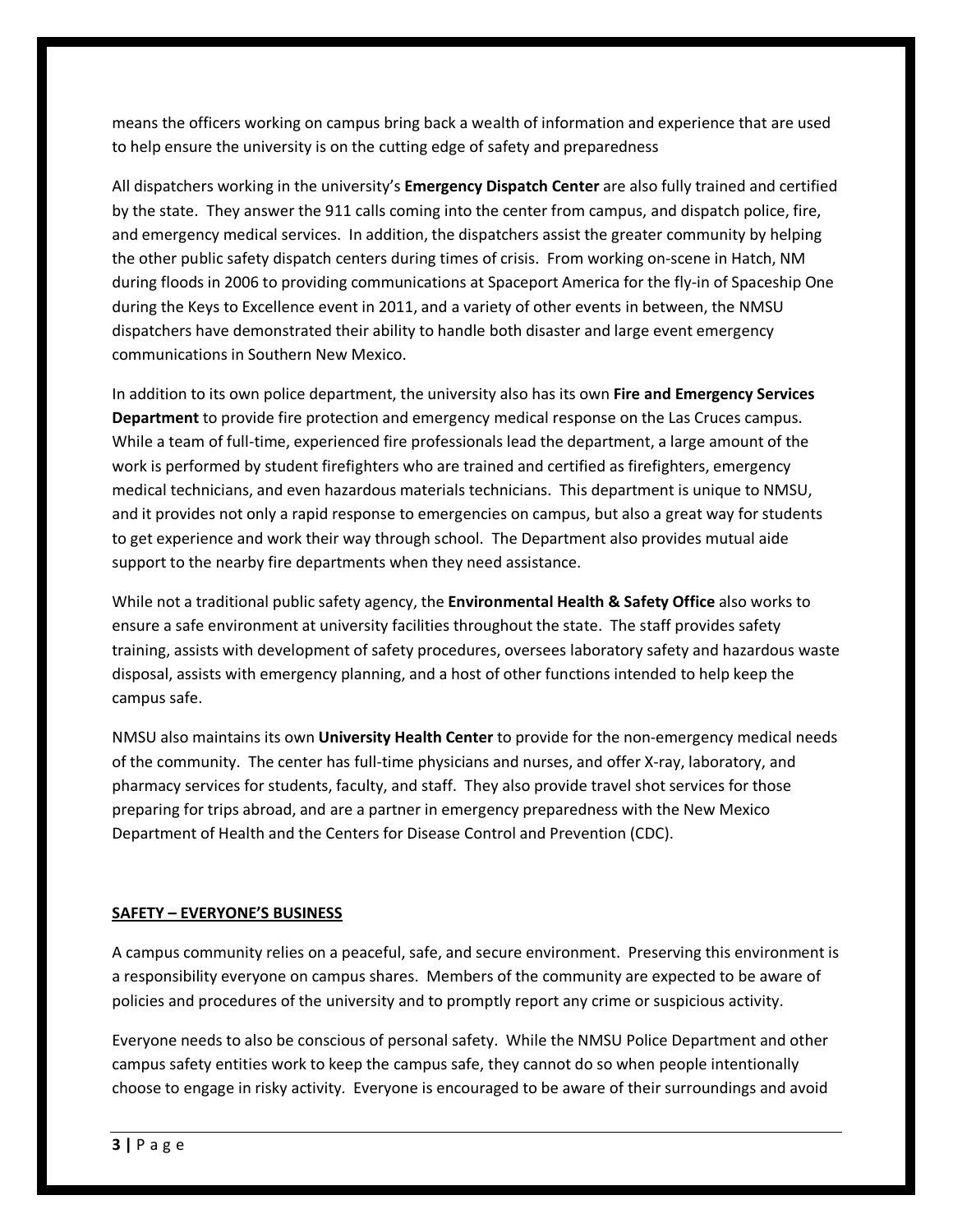suspicious or dangerous situations whenever possible. Campus community members are also encouraged to follow common safety practices that include locking doors and windows, using seatbelts, and avoiding the over-consumption of alcohol.

#### **SECURITY OF BUILDINGS AND FACILITIES**

The Las Cruces campus is relatively safe compared to other universities and cities its size. However, that does not mean it is crime free. Burglary and thefts occur more frequently than other crimes on campus, and students and employees are encouraged to always lock up valuables and not leave them unattended, as this contributes to a large portion of the thefts.

Most academic buildings at NMSU are open to the public during normal business hours (some as late as 10 pm for certain evening classes), including some on weekends. Administrative buildings are open Monday through Friday from 8 am to 5 pm. The libraries and certain buildings with computer labs post their hours of operation, with schedules that change throughout the school year to meet the needs of students and staff. Some are even open 24-hours a day, like the Police Department and Pete's Place in the Corbett Center Student Union. However, buildings are closed when not in use.

Some residence halls (including Chamisa Village, Garcia Hall, Monagle Hall, Rhodes-Garrett-Hamiel Hall, and Piñon Hall) have exterior common doors that are kept locked to help limit access for residents, while other residential facilities (such as Cervantes Village, Vista Del Monte, and family housing) are designed so the individual apartment or house doors open directly to public areas. For those residential units opening directly to public areas, peepholes are provided in the doors. Guests at enclosed facilities should enter through the main lobby of those facilities. However, students living in any housing units are responsible for keeping doors to their individual rooms locked, and all residents share responsibility for helping keep exterior doors from common/public areas closed and locked. In addition, residents should never allow someone to follow them through a door, nor should they prop doors open to allow others to enter, even if just for a minute or two. Live-in staff members are located within the facilities to assist residents, as well as to help enforce housing regulations and university policy. If a lock or security device is not working properly, the resident assistants should be contacted immediately.

The Office of Facilities and Services works to help maintain security of the campus by, among other efforts, locking up academic buildings at the end of the night, replacing burned out lights, trimming vegetation that blocks lights, and conducting annual tours of the campus to develop a prioritized list of projects for improvements. The custodians who work for the Office of Facilities and Services also serve as additional observers and reporters of problems around the campus.

#### **TIMELY WARNINGS AND ALERTS**

When there are major incidents or emergencies that affect a large number of people and that present an immediate threat to health or safety, NMSU will issue advisories, alerts, or warnings as appropriate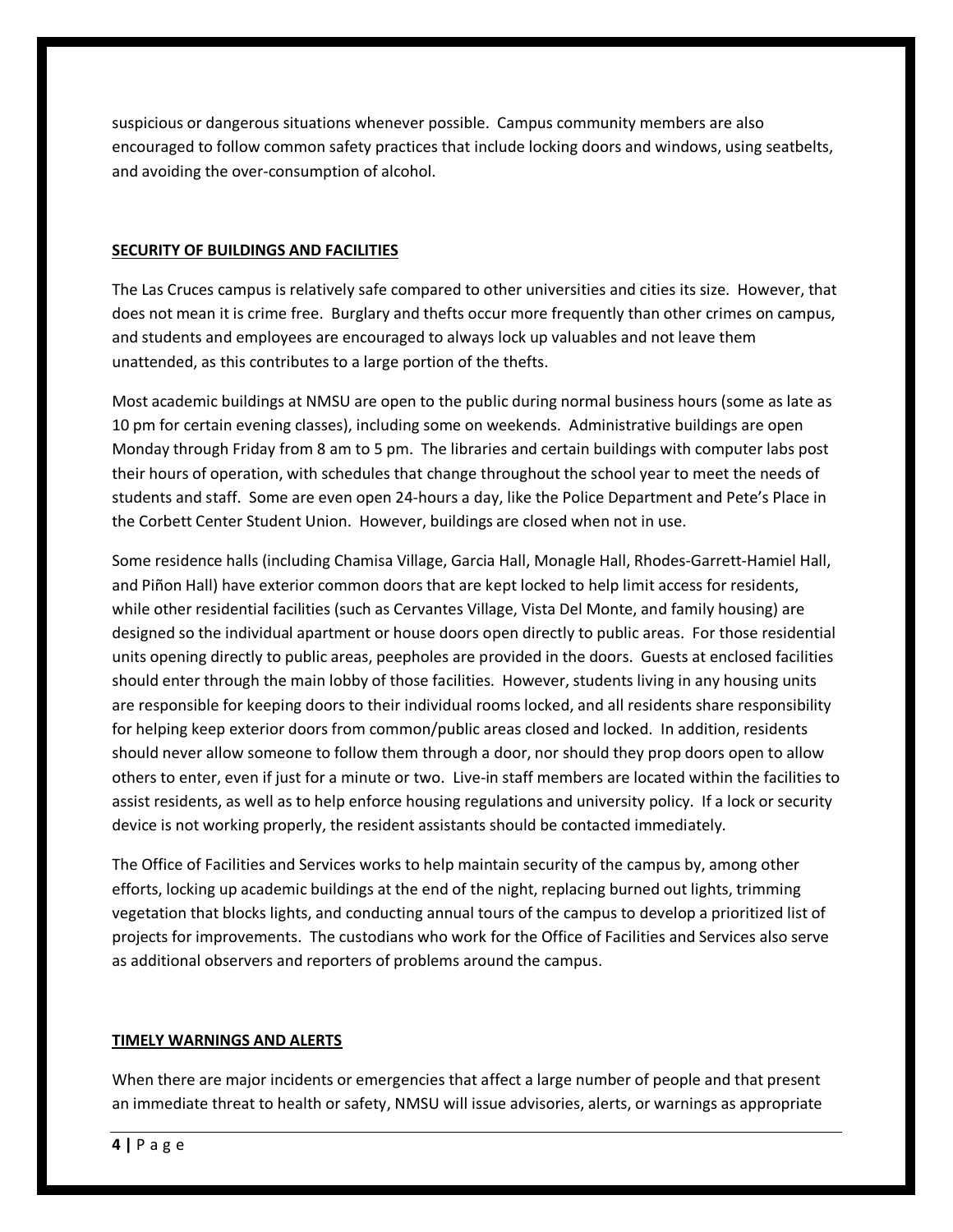and as long as doing so will not impede the public safety response or further endanger lives. Advisories that are not involving an immediate danger may be sent out via e-mail or news media, while those involving immediate danger are usually sent out using the NMSU Emergency Notification System (ENS). Participation in the ENS is mandatory for all students and employees at NMSU, with e-mail being the default notification. In order to receive text messages and phone calls, the student or employee must register the appropriate contact information at http://emergency.nmsu.edu. An emergency message will generally contain the following information:

**WHAT:** This is a brief description of what is taking place. For example, it may indicate there is a tornado warning, a fire, a bomb threat, or a person shooting. If the message is not an emergency (e.g., a test message), it will be indicated here.

**WHERE:** This provides information about where the emergency is taking place. It will be as specific as the particular situation allows, but should always include which campus(es) is being affected.

**ACTION:** This is where recipients will find specific guidance on what to do as a result of the emergency (e.g., be on the lookout, shelter in place, evacuate, etc.). In order to make the system work as fast as possible, these messages are necessarily kept very brief, and additional information will usually be made available on the NMSU website homepage. (NOTE: On-scene direction from public safety personnel, media releases, update e-mails, and other forms of communication may also be used as appropriate. Follow the most current and specific guidance provided.)

**MORE INFO:** This section will explain where to go to get more detailed information regarding the emergency. This will usually include the university's website (www.nmsu.edu), but depending on the nature of the incident, other sources may be also be provided.

**Sirens:** As part of the ENS, NMSU has installed two outdoor sirens in order to provide an additional tool for notifying the public of severe weather emergencies. The sirens will only be used in those circumstances where there is extreme, immediate danger to the entire community, such as a tornado warning or large hail likely to cause injuries. Upon hearing a siren, students and employees should immediately seek shelter and then seek additional information via news media or by logging onto the university's website (www.nmsu.edu).

More information is also available at http://nmsu.edu/emergencyplanning/. The final decision on whether to issue one of the above notices, and the information contained therein, rests with the NMSU Chief of Police. The Chief (or his designee) may make the decision not to issue a notice if the situation is deemed not to warrant one, or if doing so might hamper the ability of public safety personnel to respond to and contain the incident.

The NMSU Emergency Dispatch Center works with the Mesilla Valley Regional Dispatch Authority to monitor significant off-campus incidents. The Police Department has also asked outside law enforcement agencies to notify NMSU authorities of incidents that may warrant warnings to the NMSU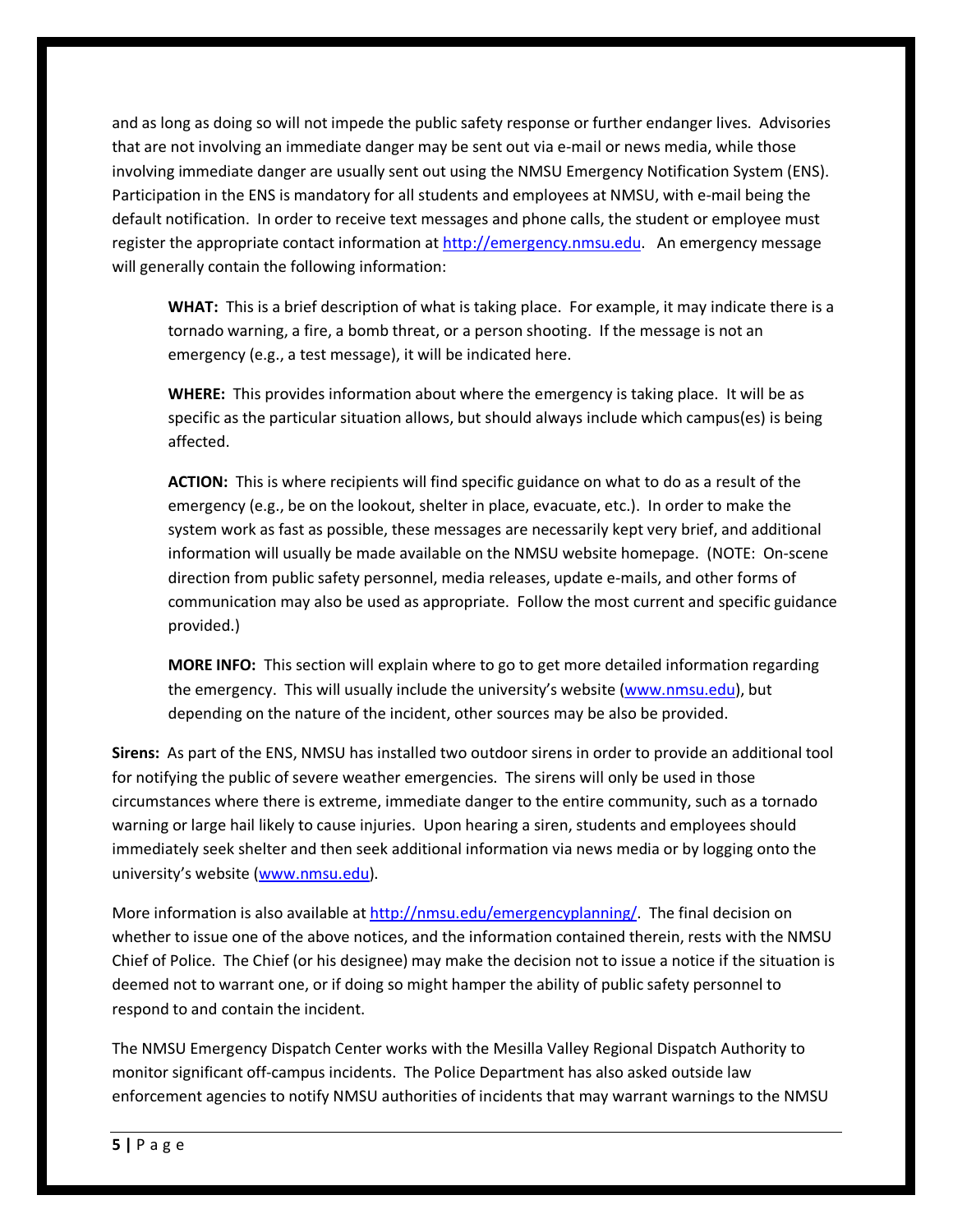community. However, this is not a guarantee these outside agencies will do so in every incident, nor in a timely manner. As a result, anyone believing an alert or warning is needed in a particular instance should contact the NMSU Police Department.

#### **EMERGENCY ACTIONS**

If you are involved in a dangerous or life-threatening emergency, take the following steps immediately:

- · Get to a safe place as quickly as possible. Generally, the further you can get away from the scene, the safer you will likely be.
- · Report the emergency by calling 911. Say, "This is an **EMERGENCY**", give your **LOCATION**, and briefly tell **WHAT** is happening.
- · Notify others of the danger so they can also stay away.
- · Monitor the situation to see if it gets worse or if circumstances (like wind direction) change. Notify the emergency services dispatcher (911 operators) of the changes.

All students and employees are also encouraged to prepare in advance for emergencies, whether from natural disasters (such as floods, tornados, earthquakes, extreme heat, lightning, disease outbreak, etc.) or manmade incidents (including traffic crashes, hazardous chemical releases, downed electrical lines, criminal activity, terrorism, arson, etc.). The NMSU Police Department has prepared a "Quick Flip Guide to Emergencies" that can be downloaded from the internet (www.nmsupolice.com) and assembled. It is a good starting point for both incident specific guidelines, as well as general guidelines. Additional information is also available through the Environmental Health and Safety Office website at http://www.nmsu.edu/~safety/. Under the "Emergency Management" tab on the left is a wealth of information, including the NMSU All Hazards Emergency Operations Plan, communicable disease outbreak guidelines, laboratory safety, and links to a number of other agencies.

NMSU conducts fire and evacuation drills in all residence halls and randomly selected buildings each fall semester. However, students and employees should not rely on these being the only times they think about emergency evacuations. Anytime a person enters a building, they should also look to see what other avenues of emergency escape exist, whether through additional doors, designated fire exits, or even windows. Students and employees should also know where the designated escape routes and exits are in those buildings they live and/or work in, as well as any potential specific challenges (such as stairs might present for a person in a wheelchair). Newer buildings on campus also have designated "safe haven" areas where a person may call for assistance and wait for fire personnel. However, these areas are not a guarantee, and the person should continually evaluate the conditions and decide whether or not it is still safe to remain in that area.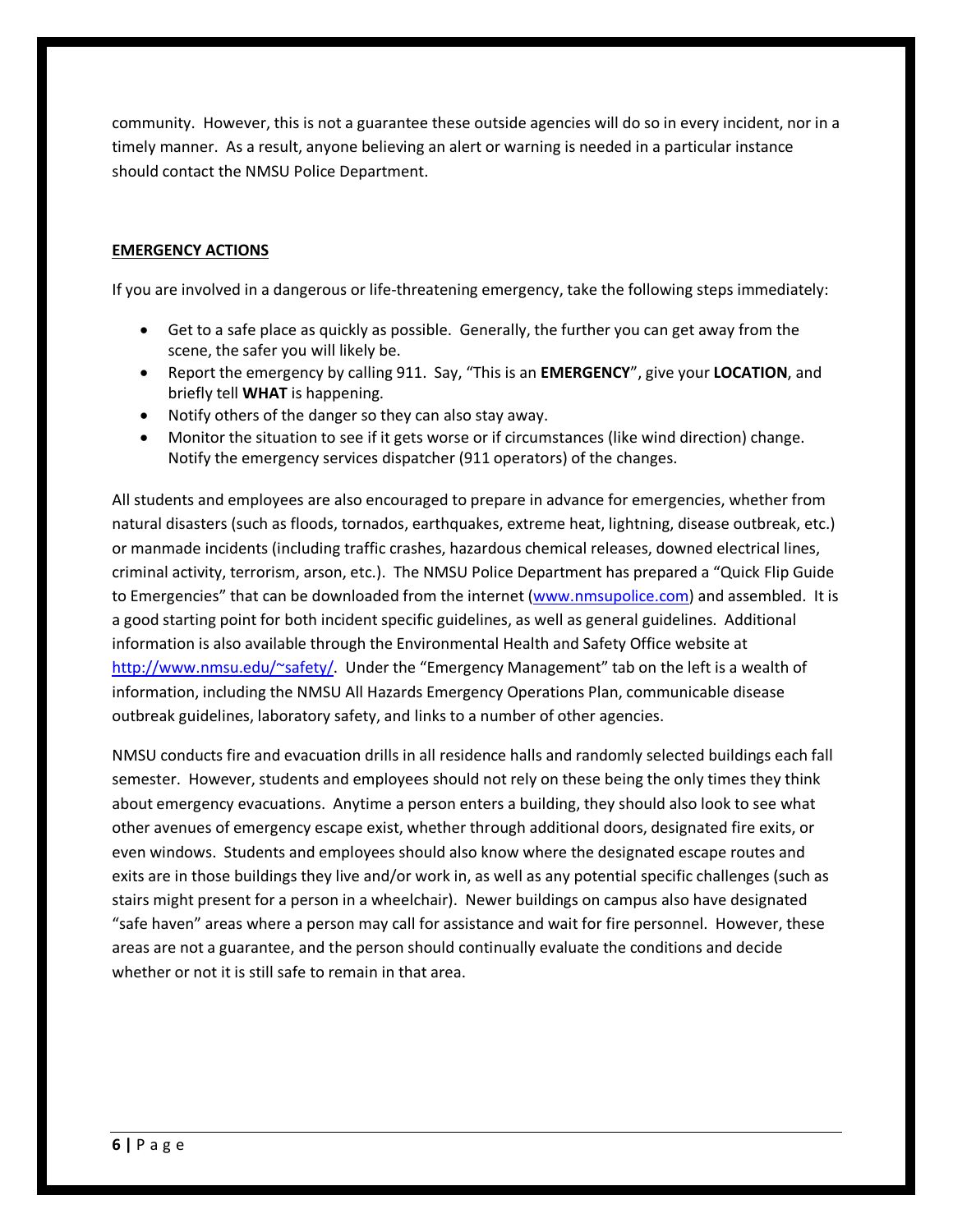#### **FIRE STATISTICS AND FIRE SAFETY REPORT**

Statistics on fires and fire responses (other than arson), as well as the Fire Log, are managed by the NMSU Fire and Emergency Services Department. This Department also publishes the Annual Fire Safety Report, which is available online at http://www.fire.nmsu.edu/statistical\_data.html.

#### **MISSING PERSON REPORTS**

Any report of a missing person is immediately investigated by the NMSU Police Department. There is no 24-hour waiting period, and attempts to locate the person will include contacting surrounding law enforcement agencies, notifying the missing person's designated contact(s), notifying parents or guardians if the missing person is less than 18 years of age, contacting known family members and friends, and posting of bulletins and news releases. In addition, the Police Department will notify appropriate university officials that a person is missing.

When students enroll at NMSU, they are asked to provide Emergency Contact Information, and this confidential information is used by the Police Department in contacting family and/or friends. One or more of these people may be designated as a person to contact solely for purposes of trying to find a student should they be missing. The same person, or others, may also be designated for contact in other emergencies involving the student. All students are strongly encouraged to designate and provide the names and contact information of the people they would like contacted under these circumstances. This may be done at the website http://emergency.nmsu.edu. For any student who is a minor (under the age of 18) and has not been emancipated by a court, police officials are required to notify his/her parent(s) or guardian(s), in addition to any emergency contacts listed by the student.

Any university employee who, through the course of their employment, is informed that a person is missing from campus is required to immediately notify the NMSU Police Department. If there is information an abduction has just taken place, the employee should call 911. Otherwise, the person should call 646-3311 and provide the information to the emergency services dispatcher. A police officer will then be dispatched to meet and gather additional information.

If a person is reported missing to Housing and Residence Life officials, the staff will conduct a preliminary welfare check to attempt to locate the person, in accordance with Housing policies and procedures. If the person cannot be quickly located, the staff will notify the NMSU Police Department and report the resident as missing. Police and Housing officials may enter the missing student's residence in an attempt to locate him/her.

#### **SAFETY PROGRAMS**

The primary functions of the NMSU Police Department are law enforcement, criminal investigation, and emergency response. Integral to these are the crime prevention and public education programs the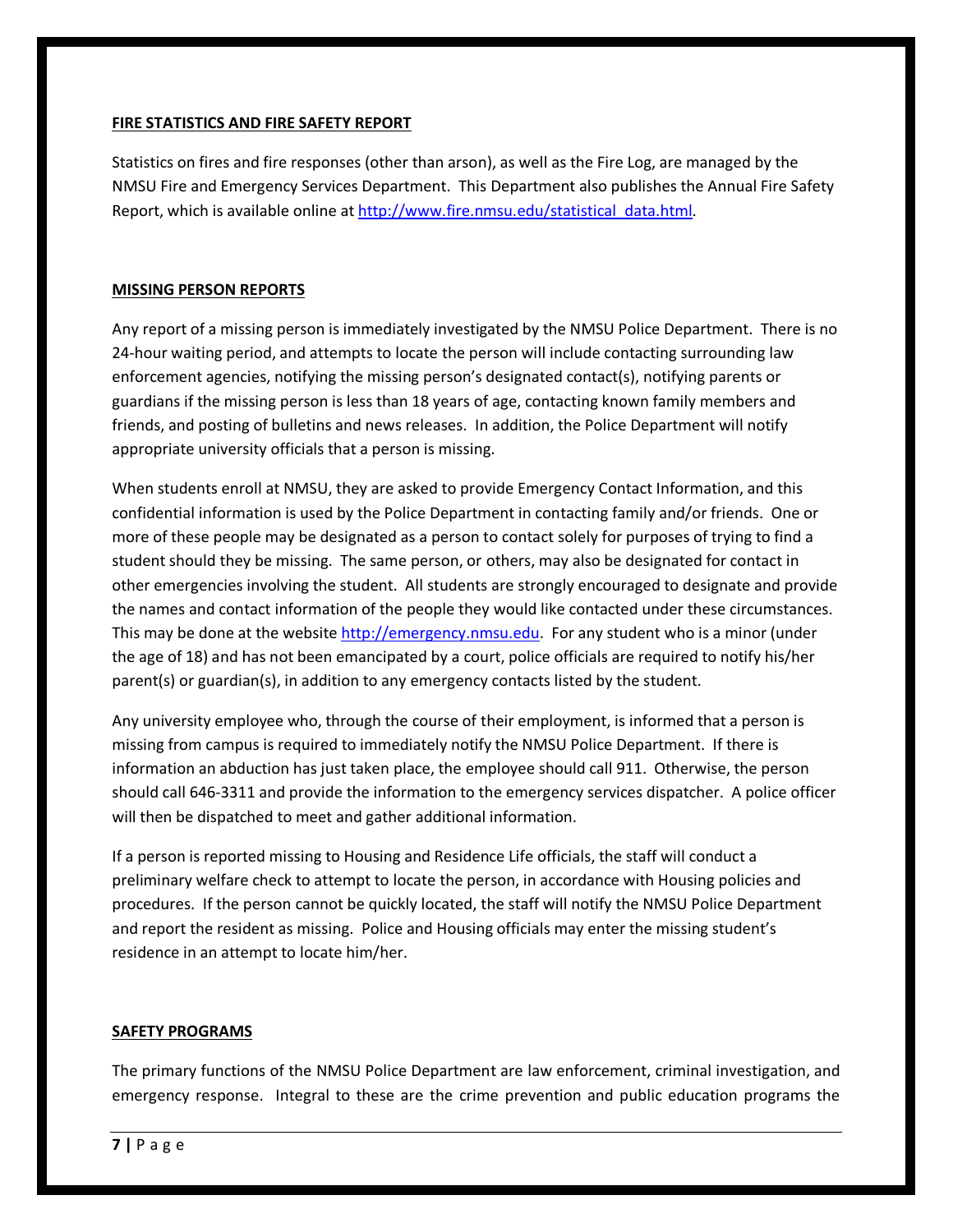officers and crime prevention specialists teach on campus each year to help reduce the likelihood of crimes. These programs include:

- · **Personal Self Defense and Fight Like A Girl:** learn and practice techniques that can help stop an attack in these programs
- Pepper Spray: learn to use pepper sprays for self defense
- · **Active Shooter Response:** learn what to do if caught in an active shooter/killer incident
- · **Operation Identification:** check out an engraver and learn how to mark and log down your valuable property
- · **Traffic Safety Issues:** refresh on the rules of the road and how to avoid problems
- · **Rape Awareness & Prevention:** learn about stranger, date, and acquaintance rape, and some ways to avoid situations common to rapes
- · **Alcohol & Drug Awareness:** learn the effects of alcohol and drugs on the body, and the dangers they can pose
- · **Dealing with Difficult People and Violence in the Workplace:** learn about the causes of workplace violence and how to reduce its likelihood
- · **Emergency Preparedness and Community Emergency Response Team (CERT):** learn how to prepare for emergencies, help yourself, and help others
- **First Aid & CPR:** learn how to treat medical emergencies until help arrives
- · **RAD Kids:** a safety program for young children

Programs are scheduled at the request of any on-campus and most off-campus groups or organizations. In addition, the Police Department works with others on campus (such as the Department of Housing and Residence Life) to design specific public education programs for the needs of each area. The NMSU Police Department also teaches segments of academic courses at the request of instructors and faculty. Courses are tailored for each audience, and range in length from 15 minutes to 8 hours. Further information, including a list of currently scheduled courses, how to request a course, descriptions of the courses, or discussion of specific needs is available by contacting the NMSU Police Department at 646- 3311. Additional information regarding safety can also be found at www.nmsupolice.com and safety.nmsu.edu.

People interested in the activities of the NMSU Police Department can find regular news reports on local radio and television stations, as well as articles in the local newspapers. The Round Up student newspaper also publishes stories on recent police reports taken by the NMSU Police Department. The NMSU Police Department experiences a high degree of cooperation from the local news media and issues press releases on cases of public interest. A log/listing of police reports is available at the NMSU Police Department in the Records Office (Monday – Friday, 8 am – 5 pm). Copies of police reports are also available for purchase through the Records Office. The Police Department also submits its crime statistics to the U.S. Department of Justice's Uniform Crime Reports.

#### **TIPS TO PREVENT CRIME**

The following are some things each person can do to reduce chances of becoming a victim of a crime: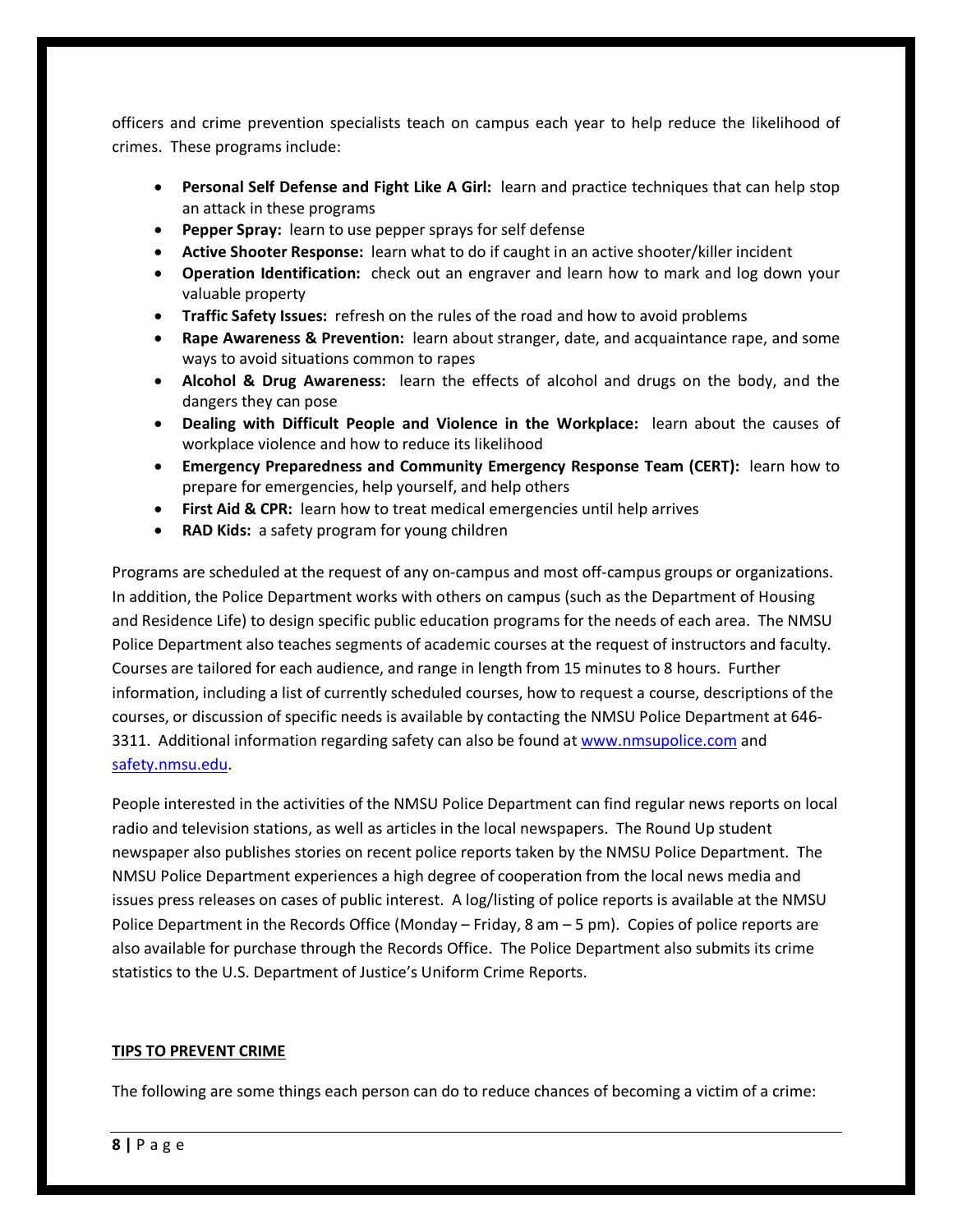- ß. Mark or engrave all valuables (including textbooks), and keep a record of these in a safe place. Include their make, model, and serial numbers whenever possible.
- $\blacksquare$ If there are problems with your room that may affect security (such as doors that don't lock well or windows that open easily), let your RA or property manager know immediately.
- Register your bicycle with the NMSU Police Department and always secure it to a bike rack ď on campus with a quality lock.
- Lock the doors and windows to your room and your vehicle every time you leave. Do not М leave valuables where they can be easily seen by someone passing by, even if it is just for a few minutes.
- И Always be aware of your surroundings and of any strangers near you. If someone is acting suspiciously, move away toward large groups and well lit areas.
- **B** Don't leave valuables unattended in unlocked lockers, study areas, or classrooms.
- **B** Alcohol and drug use can reduce your ability to recognize a dangerous situation and your ability to defend yourself. If you are going to drink alcohol, do it legally, responsibly, in a safe place, and with people you can trust.

In addition to the tips above, additional information can be found on the NMSU Police Department website (www.nmsupolice.com), or by contacting the Crime Prevention Office at 646-3311.

#### **IF YOU ARE THE VICTIM OF A CRIME . . .**

If you are the victim of a crime while at NMSU, or experience a fire or medical emergency, report it immediately to the NMSU Police Department. For all types of emergency, call 911. For nonemergencies, call (575) 646-3311. When you call, give your name, the location you are calling from, a brief description of what occurred, and whether the person who committed the crime is still in the area. Prompt reporting and specific information will increase the chances of solving your case. An NMSU police officer will be dispatched to meet with you and obtain all of the necessary information. If evidence from the crime is still intact, please do not move or destroy it. This is especially important in sexual assault cases. Showering, changing clothes, or grooming can destroy vital evidence.

Many students worry about reporting crimes to the police because they do not want to testify in a trial. Victims are nevertheless encouraged to at least contact the NMSU Police Department so they can be made aware of other services (counseling services, medical treatment, etc.) that might lessen the trauma of the incident. If the victim does not wish to pursue criminal charges, their wishes will be respected.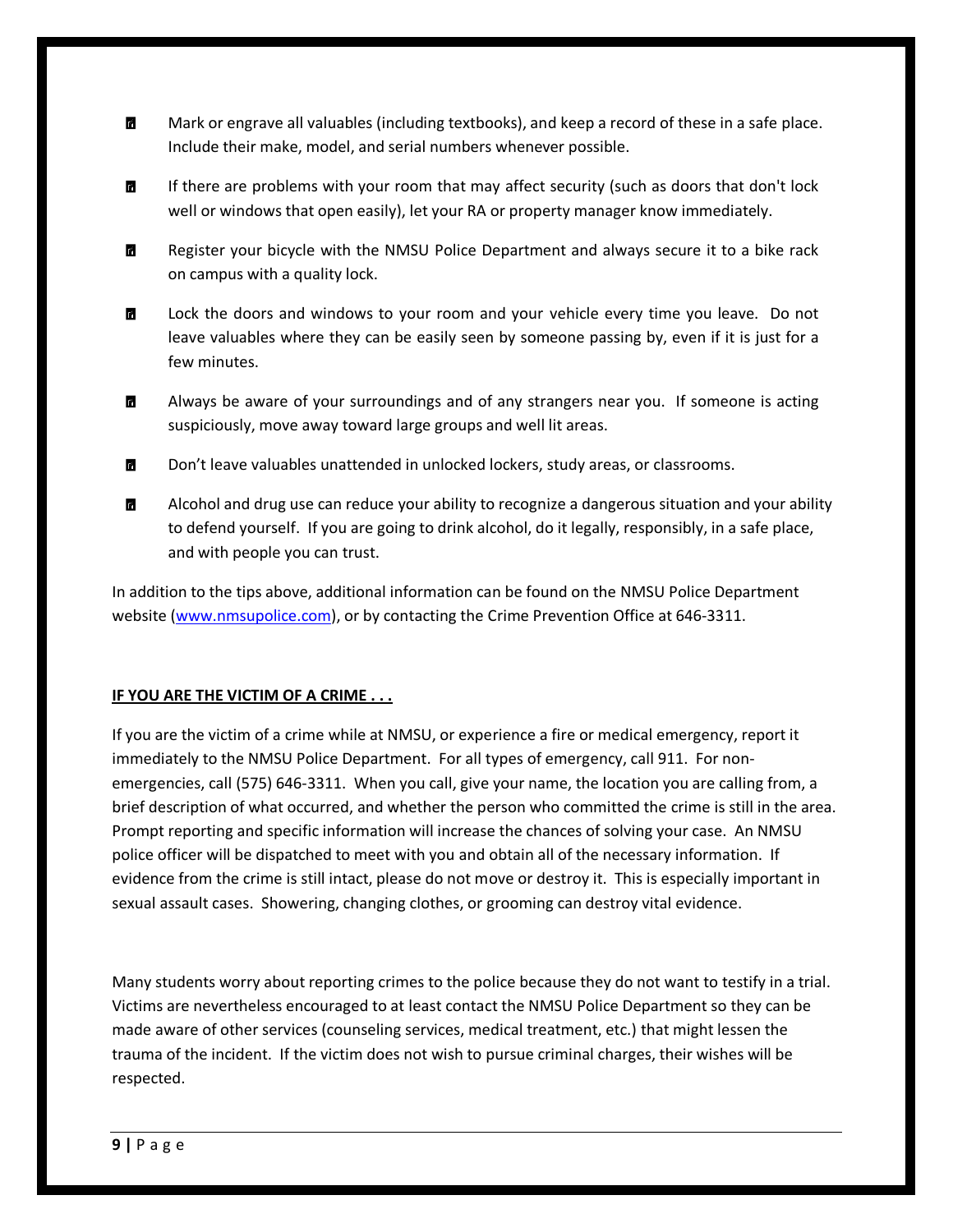Students who are victims of crimes may also pursue recourse through the NMSU Student Judicial System. While this is not a substitute for the criminal justice system, it affords students the opportunity to have their side heard in a less formal environment. If an accused student is found to have violated the Student Code of Conduct by engaging in forcible or non-forcible sex offenses, he or she may be subject to disciplinary action. The level of disciplinary action administered depends on the specific circumstances of the case, but can range from warnings and attendance at mandatory programs up to and including expulsion from NMSU. Both the victim and accused will be afforded the same opportunities within the student judicial process, including the ability to have others present during disciplinary proceedings, and both shall be informed of the outcome of any campus disciplinary proceedings alleging sexual assault. Students interested in this course of action may call the Student Judicial Services Office at 646-1722, the office responsible for upholding the Student Code of Conduct. As always, students may also contact the Police Department for assistance and guidance.

Any NMSU officials who are approached by a person who has been the victim of a sexual assault or other crime on the NMSU campus are required to assist the person in notifying the police department.

#### **SEXUAL ASSAULT**

The issue of sexual assault and other sexual misconduct is at the forefront of universities nationwide. NMSU specifically prohibits sexual misconduct and will assist victims in seeking counseling (available through the Counseling Center or several off-campus organizations), obtaining medical treatment (available through the Student Health Center and local hospitals), changing room assignments, making academic changes, and in any other way possible, including criminal prosecution through the District Attorney's Office (if the victim so desires). Students, faculty and staff, and visitors are reminded that they can contact the NMSU Police Department for assistance at any time, and do not have to file an official police report in order to be helped. If a report is filed with the NMSU Police Department, it will be fully investigated with the findings being referred to the District Attorney's Office for prosecutorial decisions.

A registry of convicted sex offenders is maintained by the State of New Mexico, and is available on-line at http://www.nmsexoffender.dps.state.nm.us. As of September 30, 2013, no known sex offenders lived on the NMSU campus based on a search of this database.

In addition to other legal requirements, any convicted sex offender who is a student or employee of NMSU is required to register with the NMSU Police Department, as well as make notification to either the Registrar's Office (if a student) or the department head of their employing department (if an employee), or both (if both a student and an employee).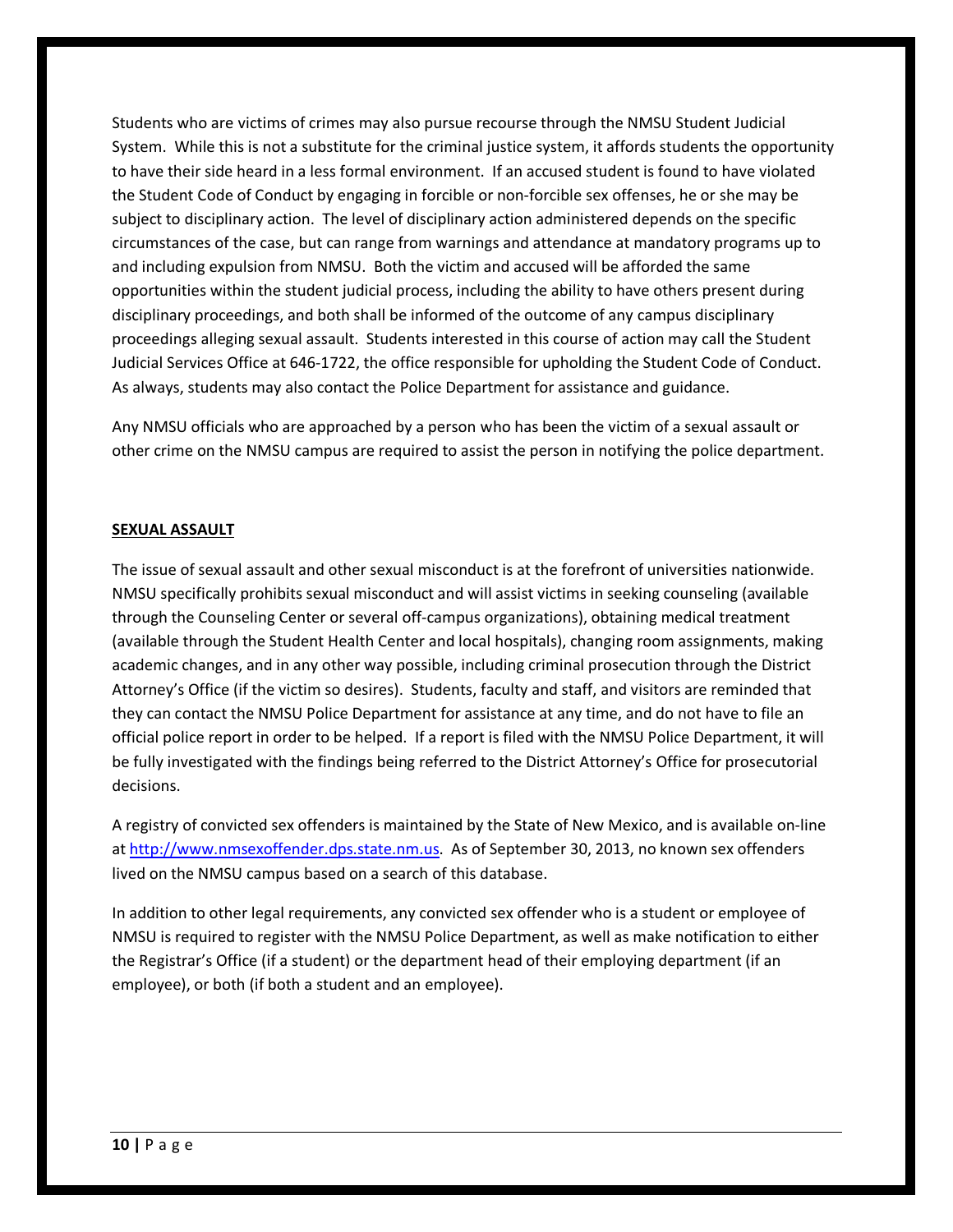#### **DRUGS AND ALCOHOL**

Use of alcohol is a concern with many high school and college students. While the average age of students attending NMSU - Las Cruces is 27 years old, there are still a large percentage of students and visitors below the age of 21 (the minimum age for consumption of alcohol in New Mexico). Alcohol is strictly prohibited for those below 21, and abuse of alcohol by anyone (to include use in unauthorized areas) is prohibited. The NMSU Police Department does arrest and/or cite for these offenses. Anyone selling or giving alcohol to a minor is guilty of a 4<sup>th</sup> degree felony in New Mexico. The Student Judicial Affairs Office will also charge students who violate university policies and state laws, with penalties ranging from mandatory education programs up to and including expulsion from NMSU.

In addition to alcohol, illegal drug abuse (to include prescription drug abuse) is a concern on college campuses. Possession, sale, or use of any prohibited substance may result in criminal charges and administrative sanctions, up to and including expulsion from NMSU. Violations of federal and state controlled substance laws are investigated by the NMSU Police Department and referred for prosecution. The Police Department also participates in a regional task force with the US Drug Enforcement Agency to address controlled substance violations.

For those wanting to know more about the effects of alcohol and drugs, as well as issues like sexual assault, the WAVE (Wellness, Alcohol, and Violence Education) peer educator program is available to offer assistance. Counseling services are also available for those with substance abuse problems, and there are flyers and other information regarding drug and alcohol abuse available through a variety of locations on campus. Also, there are several academic courses related to drugs and alcohol offered each semester for those wanting to gain in-depth knowledge while also earning college credits. These courses can also be a great start for those wanting to pursue careers helping others with substance abuse problems.

#### **OTHER SERVICES AVAILABLE**

New Mexico State University offers counseling services free of charge to students at the NMSU Counseling Center. The NMSU Counseling Center staff is comprised of well-trained professionals and can help students with a wide range of problems. Students interested should call the NMSU Counseling Center at 646-2731.

Students seeking counseling services off campus may obtain a list of the services available and their phone numbers by calling the NMSU Police Department. The NMSU Police Department can put students in touch with the La Piñon Rape Crisis Center, La Casa Shelter, Doña Ana Victims' Assistance, the Southwest Counseling Center, and numerous other public and private counseling services. Many of these are free of charge or are offered on a sliding fee scale.

For education about sexual assault and misconduct, policy development, and victims' assistance issues, NMSU has given responsibilities to several departments and offices. Students with concerns or needing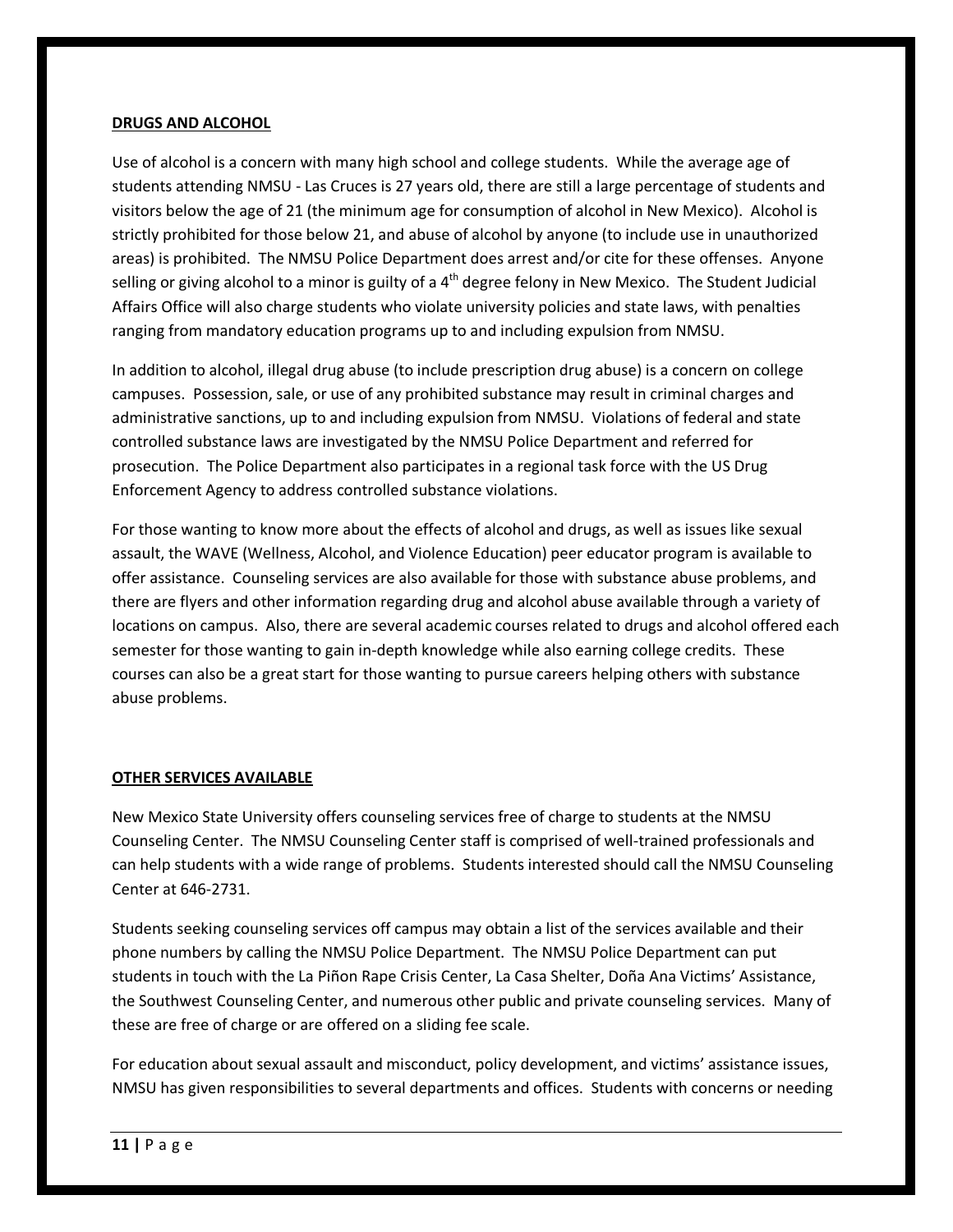specific information are encouraged to contact the Dean of Students or the NMSU Police Department. NMSU works specifically toward the goal of reducing the incidence of sexual crimes and providing better services for those victimized. Special assistance for victims in changing academic and living arrangements is available through the Dean of Students.

Additional services exist throughout the community to deal with special problems. Students may contact the NMSU Police Department with their needs for referral to the appropriate people or organizations.

#### **CRIME STATISTICS**

The NMSU Board of Regents, the NMSU administration, and the NMSU Police Department strongly discourage any conduct that is illegal or that violates the rights of another individual. This specifically includes laws concerning possession, use, and sale of alcohol and illegal drugs. NMSU may take both administrative (student judicial and/or personnel) and criminal action against individuals and organizations found to be violating federal, state or university laws or policies regarding alcohol or drugs. Various drug or alcohol abuse education programs are sponsored by NMSU's Police Department, the Vice President for Student Affairs Office, and the Human Resources Office. The NMSU Police Department will make every effort to assist victims of crimes and to prosecute those responsible. The complete NMSU policies on alcohol use, drug use, prohibited activities, restrictive access, and crime can also be found at http://nmsu.edu/manual/policies-and-procedures.html.

The NMSU Police Department is responsible for the investigation of all crimes that take place on university premises, which includes the filing of appropriate police reports and filing of annual reports and statistics. However, other agencies have concurrent jurisdiction in many cases. The NMSU Police Department takes efforts to encourage any other agency taking a report to notify the university so the incident can be reflected in the annual crime reports. While there has been a history of excellent cooperation and data sharing among local law enforcement agencies in Doña Ana County, the cooperation from federal agencies in sharing this type of data is not as strong, due in large part to secrecy requirements by those agencies. However, as these agencies generally do not investigate crimes reported herein, this data is believed to be complete.

Statistics on the following crimes and offenses are reported in the annual security report:

**Criminal Homicide**: Murder, non-negligent, and negligent manslaughter. Murder/non-negligent manslaughter is the willful (non-negligent) killing of one human being by another. Negligent manslaughter is the killing of another person through gross negligence.

**Sex Offenses, Forcible or Non-forcible**: A forcible sex offense is any sexual act directed against another person, forcibly and/or against that person's will; or not forcibly or against that person's will where the victim is incapable of giving consent. Non-forcible sex offenses are acts of unlawful, non-forcible sexual intercourse.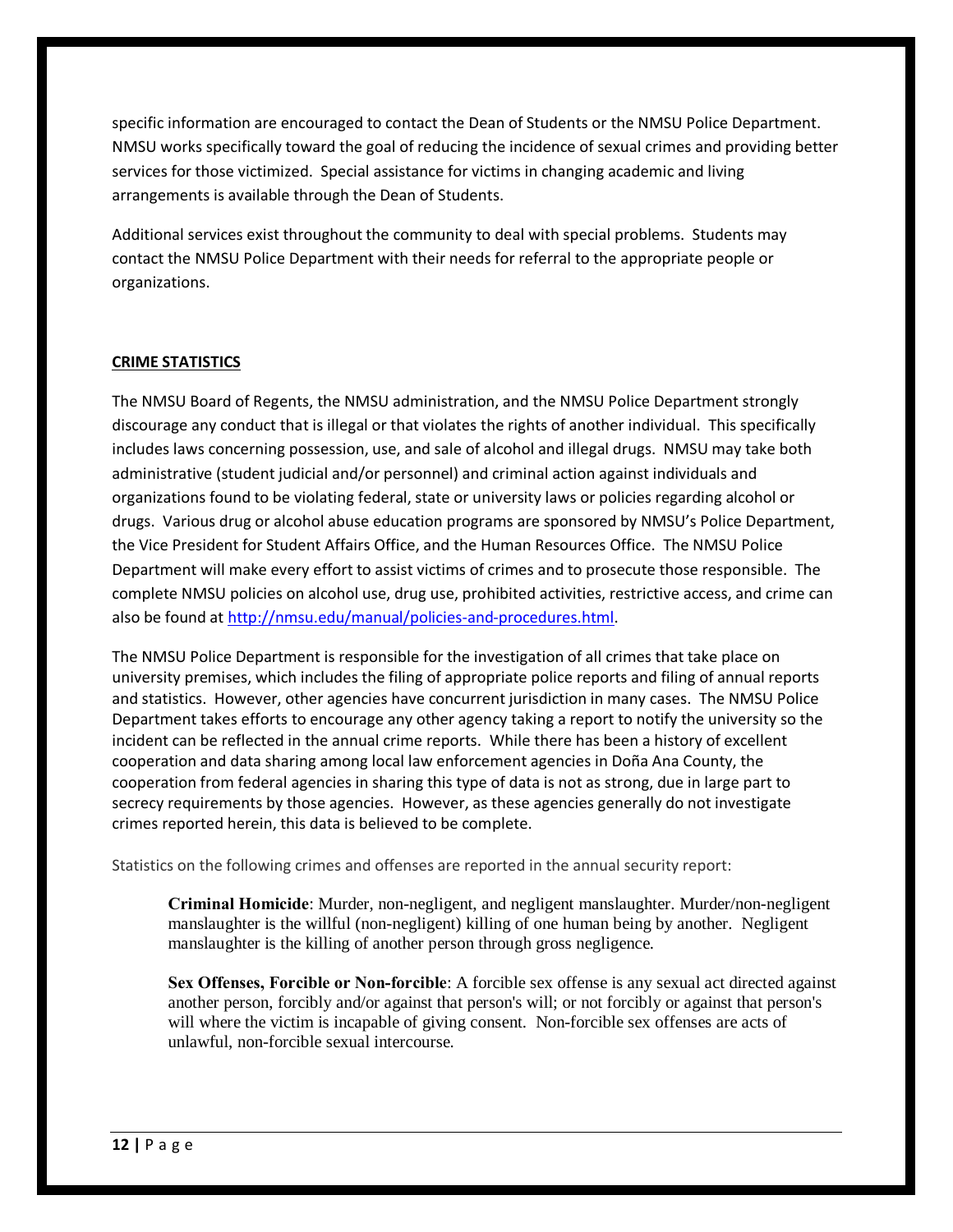**Robbery**: The taking, or attempting to take anything of value from the care, custody or control of a person or persons by force or threat of force or violence and/or by putting the victim in fear.

**Aggravated Assault**: The unlawful attack by one person upon another for the purpose of inflicting severe or aggravated bodily injury. This offense is usually accompanied by the use of a weapon or by means likely to produce death or great bodily harm.

**Burglary**: The unlawful entry of a structure with the intent to commit a felony or theft.

**Arson**: Willful or malicious burning or attempt to burn with or without intent to defraud a dwelling house, public building, motor vehicle or aircraft, or personal property of another, etc.

**Motor Vehicle Theft**: The theft or attempted theft of a motor vehicle. There are three classes of motor vehicles: (1) autos, (2) trucks and buses, (3) and other vehicles.

#### **On-campus Arrests for Alcohol, Drug and Illegal Weapon Violations**

**The number of students referred for Campus Disciplinary Actions for alcohol, drug or illegal weapon violations.** (If included in the report as an arrest, a referral does not need to be reported under this category.) These statistics are persons referred for disciplinary proceedings in the Dean of Students Office or Residence Life & Student Housing*.*

**Hate Crimes falling into the above list, involving bodily injury, or reported to the campus security office or local police.** (Hate crimes are reported by category of prejudice: race, gender, religion, sexual orientation, ethnicity or disability.) Note that the federal HEOA of 2008 modified (effective August 14, 2008) the list of hate crimes that must be reported to include the following crimes: larceny, theft, simple assault, intimidation, and property destruction, damage or vandalism. (20 USC 1092 (f)(1)(F)(ii)).

#### **Definitions of Clery Act Locations (General)**

**"On-Campus"** is defined as any building or property owned or controlled by an institution within the same reasonably contiguous geographic area and used by the institution in direct support of, or in a manner related to, the institution is educational purposes, including residence halls. This also includes any building or property that is within or reasonably contiguous to the geographic area that is owned by the institution but controlled by another person, is frequently used by students, and supports institutional purposes (such as a food or other retail vendor).

**"Dorms/Residential Facilities"** for students on campus is a **subset** of the **"On-Campus"** category. \*\* Crimes reported in the Residential Facilities column are also included in the On-Campus Category.

**"Non-Campus"** is defined as any building or property owned or controlled by an institution that is used in direct support of, or in relation to, the institution of educational purposes, is frequently used by students, and is not within the same reasonably contiguous geographic area of the institution. This also includes any building or property owned or controlled by a student organization that is officially recognized by the institution.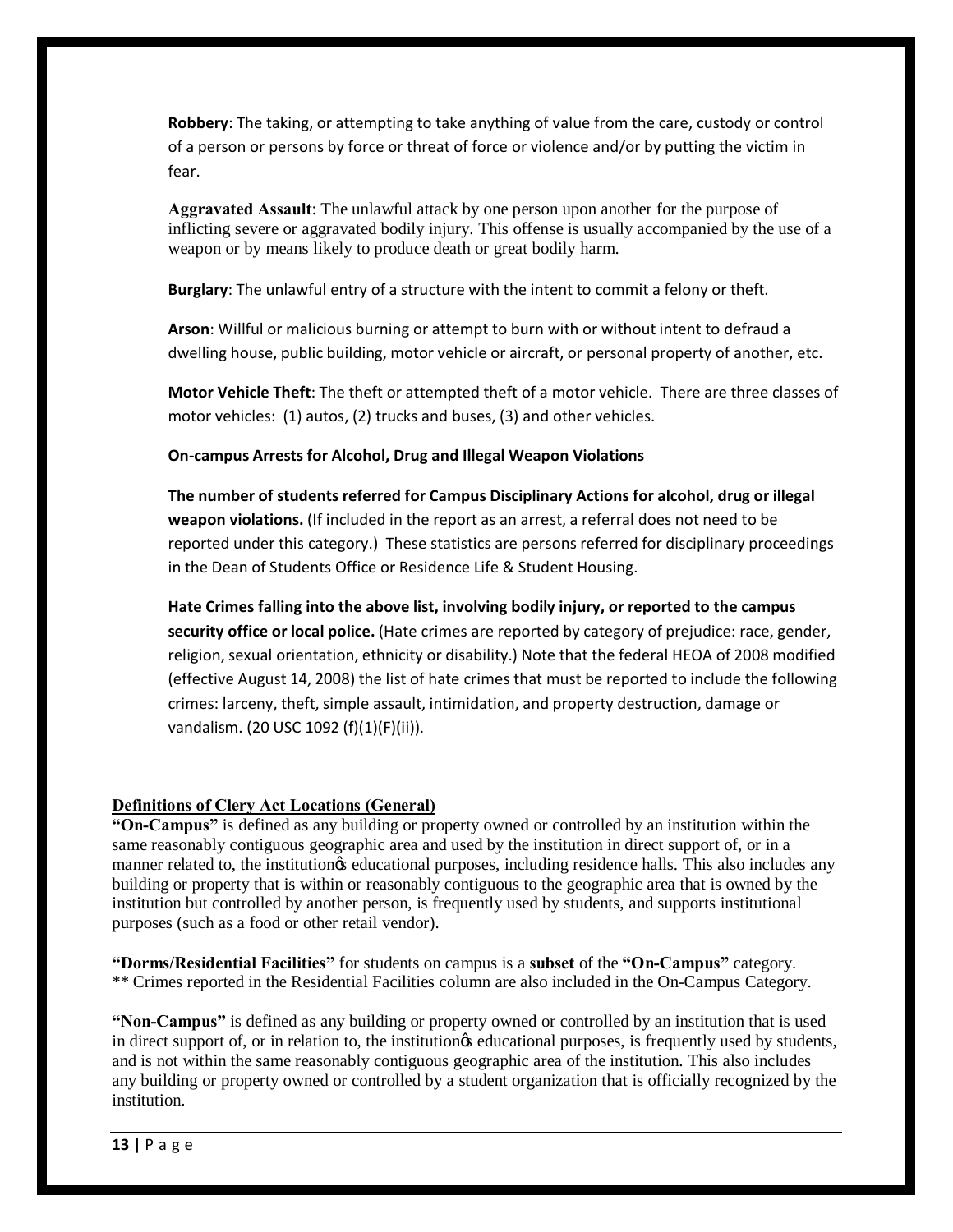**"Public Property"** is defined as all public property, including thoroughfares, streets, sidewalks, and parking facilities, that is within the campus, or immediately adjacent to and accessible from the campus.

| <b>Offense</b>                       | Year | <b>On-Campus</b><br><b>Property</b> | **Residential<br><b>Facilities</b> | <b>On-Campus</b><br><b>Total</b> | <b>Non-Campus</b><br><b>Property</b> | <b>Public</b><br><b>Property</b> |
|--------------------------------------|------|-------------------------------------|------------------------------------|----------------------------------|--------------------------------------|----------------------------------|
| Murder/Non-<br><b>Negligent</b>      | 2012 | $\overline{0}$                      | $\overline{0}$                     | $\mathbf 0$                      | $\mathbf{0}$                         | $\mathbf{0}$                     |
|                                      | 2011 | $\mathbf 0$                         | 0                                  | $\mathbf 0$                      | $\mathbf 0$                          | $\mathbf 0$                      |
| Manslaughter                         | 2010 | $\mathbf{0}$                        | $\mathbf 0$                        | $\overline{0}$                   | $\mathbf{0}$                         | $\overline{0}$                   |
|                                      | 2012 | $\mathbf 0$                         | 0                                  | 0                                | $\mathbf 0$                          | 0                                |
| <b>Negligent</b><br>Manslaughter     | 2011 | $\mathbf{0}$                        | $\mathbf 0$                        | $\overline{0}$                   | $\overline{0}$                       | $\overline{0}$                   |
|                                      | 2010 | $\mathbf 0$                         | $\mathbf 0$                        | 0                                | $\mathbf 0$                          | $\Omega$                         |
|                                      | 2012 | $\overline{2}$                      | $\overline{2}$                     | $\overline{2}$                   | $\mathbf 0$                          | $\mathbf 0$                      |
| Sex Offenses,<br><b>Forcible</b>     | 2011 | 3                                   | 3                                  | 3                                | $\mathbf 0$                          | 0                                |
|                                      | 2010 | $\overline{7}$                      | $\overline{4}$                     | $\overline{7}$                   | $\mathbf 0$                          | $\mathbf 0$                      |
| Sex Offenses,<br><b>Non-Forcible</b> | 2012 | 1                                   | $\mathbf 0$                        | $\mathbf{1}$                     | $\mathbf 0$                          | $\mathbf 0$                      |
|                                      | 2011 | $\mathbf{0}$                        | $\overline{0}$                     | $\overline{0}$                   | $\mathbf 0$                          | $\overline{0}$                   |
|                                      | 2010 | $\mathbf 0$                         | $\mathbf 0$                        | $\mathbf 0$                      | $\mathbf 0$                          | $\mathbf 0$                      |
| <b>Robbery</b>                       | 2012 | $\mathbf{1}$                        | $\mathbf 0$                        | $\mathbf{1}$                     | $\mathbf 0$                          | $\mathbf 0$                      |
|                                      | 2011 | $\mathbf{1}$                        | $\mathbf 0$                        | $\mathbf{1}$                     | $\mathbf 0$                          | 0                                |
|                                      | 2010 | $\overline{2}$                      | $\mathbf{1}$                       | $\overline{2}$                   | $\mathbf 0$                          | $\mathbf 0$                      |
| Aggravated<br><b>Assault</b>         | 2012 | 4                                   | $\overline{2}$                     | 4                                | $\mathbf 0$                          | 0                                |
|                                      | 2011 | 11                                  | $\overline{7}$                     | 11                               | $\mathbf 0$                          | $\Omega$                         |
|                                      | 2010 | 11                                  | 3                                  | 11                               | $\mathbf 0$                          | $\mathbf 0$                      |
|                                      | 2012 | 50                                  | 26                                 | 50                               | $\mathbf 0$                          | $\overline{0}$                   |
| <b>Burglary</b>                      | 2011 | 76                                  | 27                                 | 76                               | $\mathbf 0$                          | $\mathbf 0$                      |
|                                      | 2010 | 85                                  | 55                                 | 85                               | $\mathbf{0}$                         | $\overline{0}$                   |
| <b>Motor Vehicle</b><br><b>Theft</b> | 2012 | 3                                   | $\mathbf 0$                        | 3                                | $\mathbf{1}$                         | $\Omega$                         |
|                                      | 2011 | 9                                   | $\overline{0}$                     | 9                                | $\overline{0}$                       | $\overline{0}$                   |
|                                      | 2010 | 10                                  | $\mathbf 0$                        | 10                               | $\mathbf 0$                          | $\mathbf 0$                      |
| <b>Arson</b>                         | 2012 | $\overline{7}$                      | $\mathbf{1}$                       | $\overline{7}$                   | $\mathbf 0$                          | $\mathbf 0$                      |
|                                      | 2011 | $\mathbf{1}$                        | $\mathbf 0$                        | $\mathbf{1}$                     | $\mathbf 0$                          | $\mathbf 0$                      |
|                                      | 2010 | $\overline{0}$                      | $\mathbf 0$                        | $\mathbf 0$                      | $\mathbf 0$                          | $\overline{0}$                   |

#### **The previous 3 years of crime statistics:**

Hate Crimes 2012: 3 (Prejudice Category: Sexual Orientation. Incident Type: Harassment (1) /Graffiti (2)) Hate Crimes 2011: 1 (Prejudice Category: Race. Incident Type: Harassment/Intimidation) Hate Crimes 2010: None Reported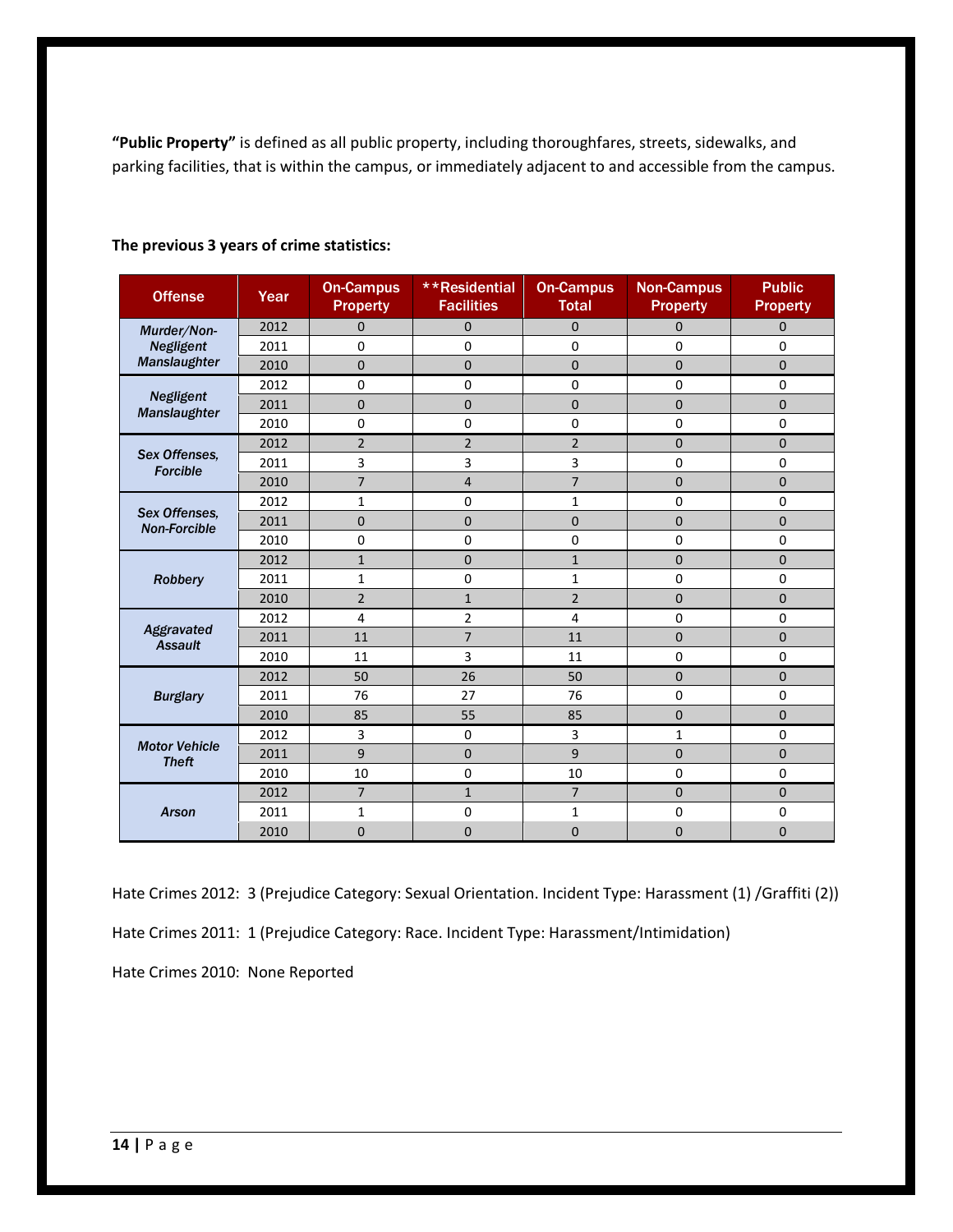| <b>ARRESTS</b>                            | Year | On-Campus<br><b>Property</b> | **Residential<br><b>Facilities</b> | <b>On-Campus</b><br><b>Total</b> | <b>Non-Campus</b><br><b>Property</b> | <b>Public</b><br><b>Property</b> |
|-------------------------------------------|------|------------------------------|------------------------------------|----------------------------------|--------------------------------------|----------------------------------|
| Weapons:<br>Carrying.<br>Possession, Etc. | 2012 |                              |                                    |                                  | $\mathbf{I}$                         |                                  |
|                                           | 2011 |                              | 0                                  |                                  | 0                                    | 0                                |
|                                           | 2010 |                              |                                    |                                  | 0                                    |                                  |
| <b>Drug Abuse</b><br><b>Violations</b>    | 2012 | 86                           | 48                                 | 86                               |                                      |                                  |
|                                           | 2011 | 54                           | 22                                 | 54                               |                                      |                                  |
|                                           | 2010 | 43                           | 24                                 | 43                               | O                                    | 4                                |
| Liquor Law<br><b>Violations</b>           | 2012 | 120                          | 54                                 | 120                              | 0                                    |                                  |
|                                           | 2011 | 126                          | 85                                 | 126                              |                                      |                                  |
|                                           | 2010 | 121                          | 86                                 | 121                              | 0                                    | 0                                |

| *Referrals                        | Year | On-Campus<br><b>Property</b> | **Residential<br><b>Facilities</b> | <b>On-Campus</b><br><b>Total</b> | <b>Non-Campus</b><br><b>Property</b> | <b>Public</b><br><b>Property</b> |
|-----------------------------------|------|------------------------------|------------------------------------|----------------------------------|--------------------------------------|----------------------------------|
| * Weapons:                        | 2012 |                              | b                                  | 6                                |                                      |                                  |
| Carrying.<br>Possession, Etc.     | 2011 |                              | 3                                  |                                  |                                      | O                                |
|                                   | 2010 | q                            | 9                                  | 9                                | $\left($                             |                                  |
| * Drug Abuse<br><b>Violations</b> | 2012 | 104                          | 104                                | 104                              |                                      |                                  |
|                                   | 2011 | 60                           | 60                                 | 60                               |                                      |                                  |
|                                   | 2010 | 84                           | 84                                 | 84                               |                                      |                                  |
| * Liquor Law<br><b>Violations</b> | 2012 | 150                          | 150                                | 150                              |                                      |                                  |
|                                   | 2011 | 137                          | 137                                | 137                              |                                      |                                  |
|                                   | 2010 | 237                          | 237                                | 237                              |                                      | 0                                |

#### **CRIME BLOTTER AND INCIDENT REPORTS**

The NMSU Police Department has always believed in openness in its records. The records can be viewed during normal business hours (M-F, 8 – 5) at the Police Department Records Office. They are available in the form of a log/listing, as well as individual reports. These should not be considered official police reports for purposes of insurance or prosecution. Anyone needing stamped, official police reports must purchase them from the Records and Evidence Office.

#### **OFF-CAMPUS CRIME**

Crime occurring off campus involving students or chartered NMSU organizations is reported to and handled by a variety of agencies, including the Las Cruces Police Department, the Doña Ana County Sheriff's Department, or other local, state, or federal law enforcement agencies having jurisdiction. While the NMSU Police Department assists other agencies when asked pursuant to mutual aid agreements, the reporting and tracking of crime is done by the agency of primary jurisdiction. The university does not routinely monitor nor track incidents that are on private property or public property not owned by NMSU. Anyone wanting specific information on off-campus crime should contact the appropriate agency(s). See the Phone Number Reference Guide on the last page of this report for contact information.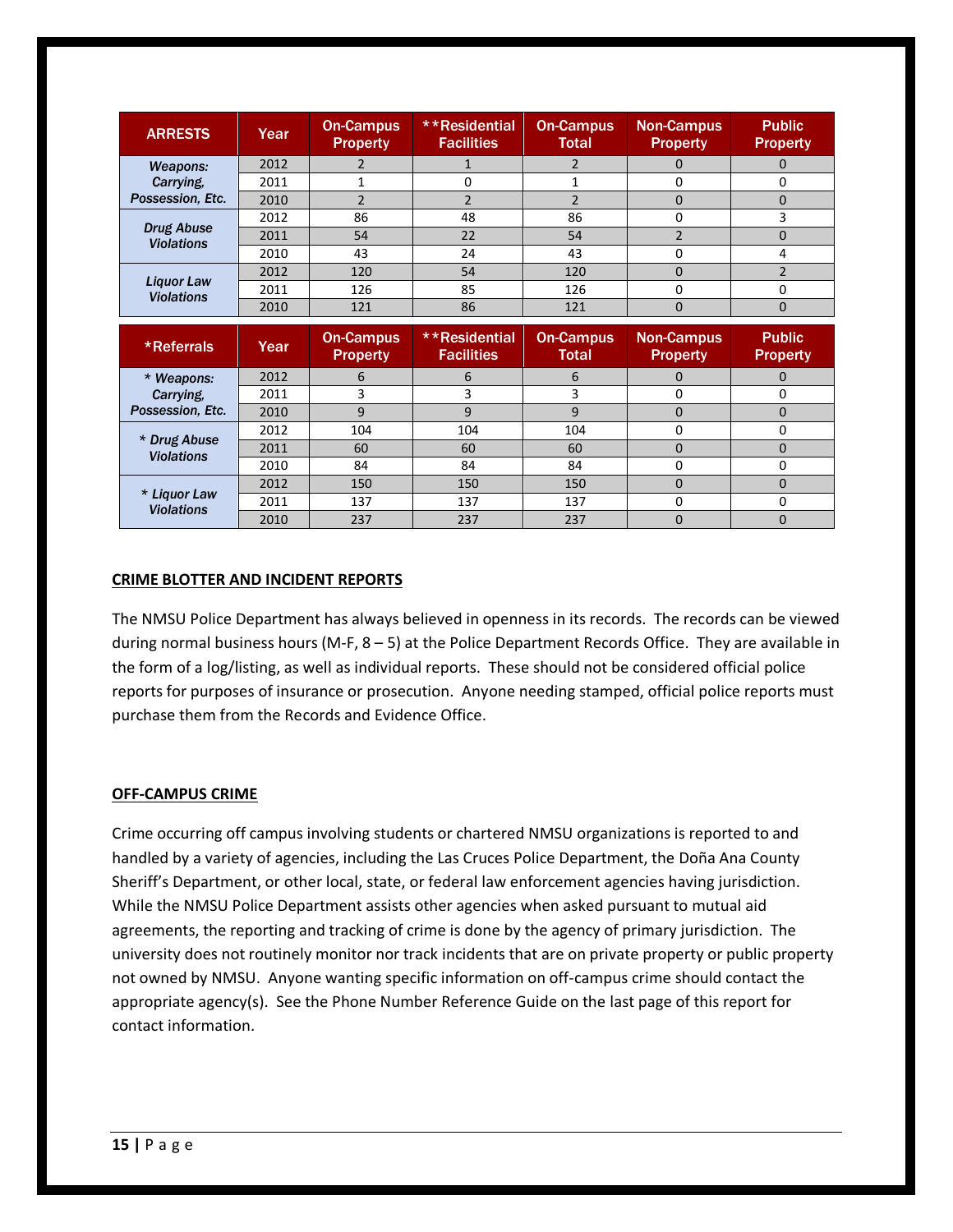#### **WE NEED YOUR HELP – REPORT CRIME!**

Please help us in deterring crime on our campus by promptly calling the Police Department at 646-3311 or 911 (in case of emergencies) to report suspicious activity, safety problems, or crimes. In accordance with state law, the NMSU Police Department cannot accept anonymous reports, and must disclose certain information to prosecutors and defense counsel. However, it will take steps in sensitive cases to keep personal information confidential to the extent possible. This includes cases of sexual assault, as well as cases where there is a concern of possible retaliation. The NMSU Police Department also encourages 3<sup>rd</sup> party reports from non-NMSU counselors, pastors, and other mental health practitioners.

#### **RESPONSIBILITY FOR POLICY MONITORING AND ENFORCEMENT**

The university has assigned responsibility for monitoring the above policies to the Police Department. If violations of policy are found to have occurred, the violations are referred to the President's Office for enforcement.